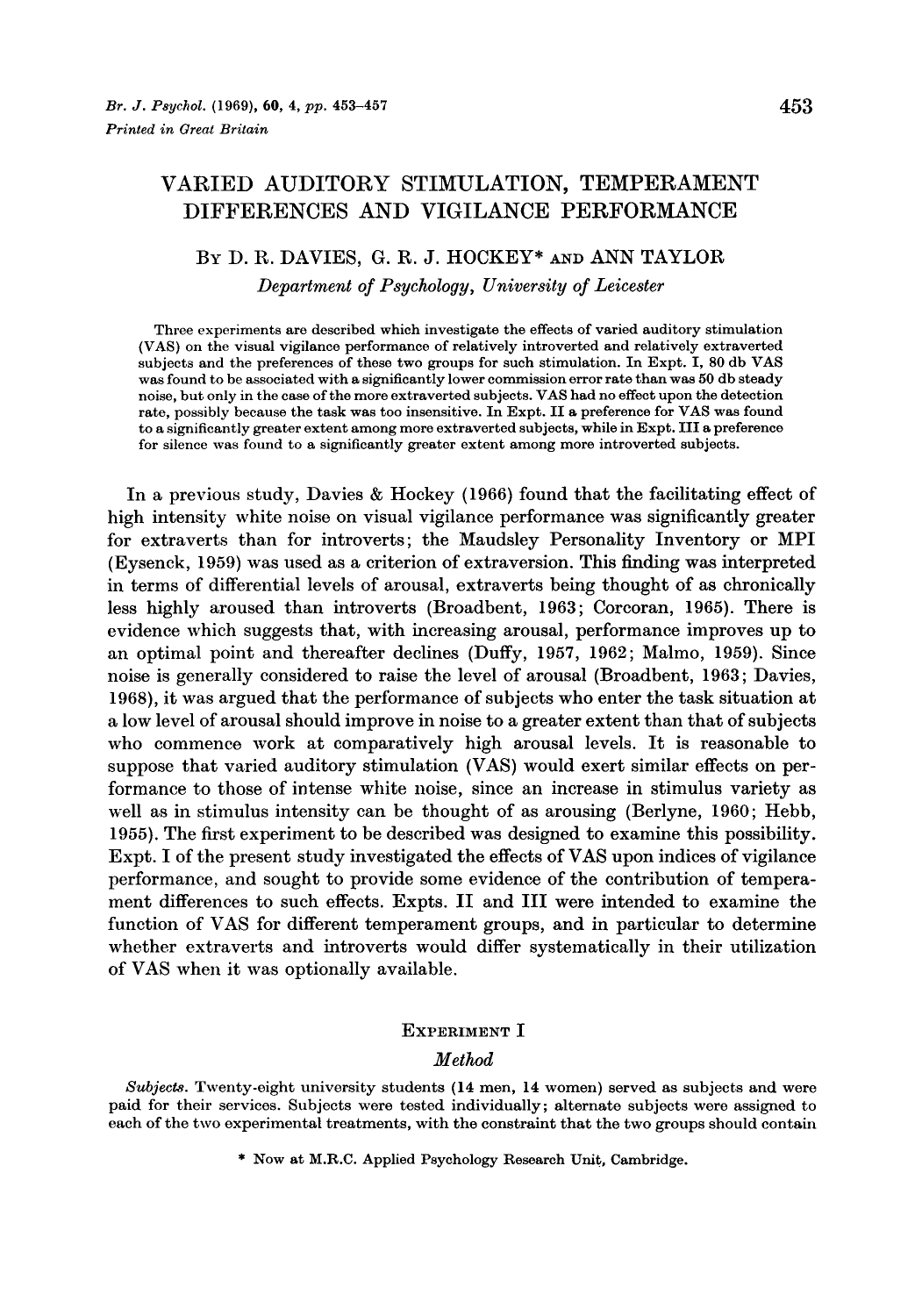equal numbers of men and women. There was no systematic difference in the time of day at which groups were tested.

Apparatus. The type of task used has been described in greater detail elsewhere (Davies & Hockey, 1966). It consisted **of** a series of digits from 1 to 9 inclusive, which appeared, one at **a**  time, on a 30-in. closed-circuit television screen in quasi-random order. Each digit remained on the screen for **3** sec. Subjects were instructed to look for signals, defined as three successive odd digits that were all different, for example, 597, 135.

*Procedure.* The task lasted for **40** min., during which time **24** signals were presented, six in each 10-min. sub-period. The temporal distribution of signals in each sub-period was the same. Testing took place in a sound-deadened room, with an experimenter's room adjacent. Subjects sat ina padded chair, whoseheight and positionwereadjustable. Thehead-rest ofthechair was **4** ft. from the television screen. At the beginning of the experiment they were given **a** typed list of instructions, were shown a sample of the task with no signals and were questioned about whether they understood what constituted a signal, being asked to give examples. They were also asked to remove their watches and were told that the task would not last longer than one hour. Subjects reported the detection of signals by pressing a button fixed to an arm of the chair. This button was connected to a loud bell in the experimenter's room; the bell was also clearly audible to the subject. The task was continuously followed on a television monitor by two experimenters, who had transcriptions of the task on which the incidence of signals **was** marked. Both correct detections and commission errors-that is, pressing the button in the absence of a signal—were recorded manually in the experimenter's room.

In the control condition subjects performed the task in relative quiet, most-although not all—external noise being masked by an electric wall fan. The ambient noise level in this condition, **as** measured by a noise level meter, was 50 db. In the VAS condition a tape-recording of varied sounds was played continuously to subjects via the amplifier of the television set. The noise level in this condition was approximately 80 db. It is very unlikely that the difference in the intensity of stimulation would confound the effects of variety of stimulation since intensities below 90 db rarely, if ever, significantly affect performance. The tape-recording consisted of  $80 \times 30$ -sec. segments of music and speech taken from records and from radio and television broadcasts. There were approximately equal amounts **of** music and speech. Each segment of sound was separated from the next by 3 sec. of silence. At the conclusion of the experiment subjects completed the MPI and Part I1 of the Heron Inventory which gives an 'unsociability' score (Heron, 1956). The MPI E scale was taken as a criterion of extraversion, Heron Inventory scores being used chiefly to corroborate MPI scores. Those subjects in each group whose MPI E scale scores were above the median were designated 'extraverts' and those who fell below the median were designated 'introverts '.

### *Results*

Non-parametric analyses were applied to the experimental data since they were not normally distributed. The mean number of correct detections made by the **VAS**  group was **22.70,** representing **95** per cent of the possible total, and by the control group **21-48,** representing **89 per** cent. The difference between the scores of the two groups is not significant (Mann-Whitney  $U$  test, two-tailed;  $P > 0.10$ ). The mean number of commission errors made by the **VAS** group was **2.20** and by the control group **4.77.** This difference is significant (Mann-Whitney *U* test, two-tailed ;  $P < 0.02$ ).

*x2* analyses of decrement were made, following a procedure adopted by Bakan *et al.*  **(1963);** decrement was indicated by a subject detecting fewer signals in periods **3**  and **4** than in periods **1** and **2.** However, no significant difference was found between the control group and the VAS group on this measure  $(\chi^2 = 0.18; P > 0.50)$ . Thus the two groups do not differ in the amount of decrement shown. **As** far as commission errors are concerned, the number made by both groups showed a steady and significant decline with time on task (Wilcoxon  $T$  test;  $P < 0.01$  in each case).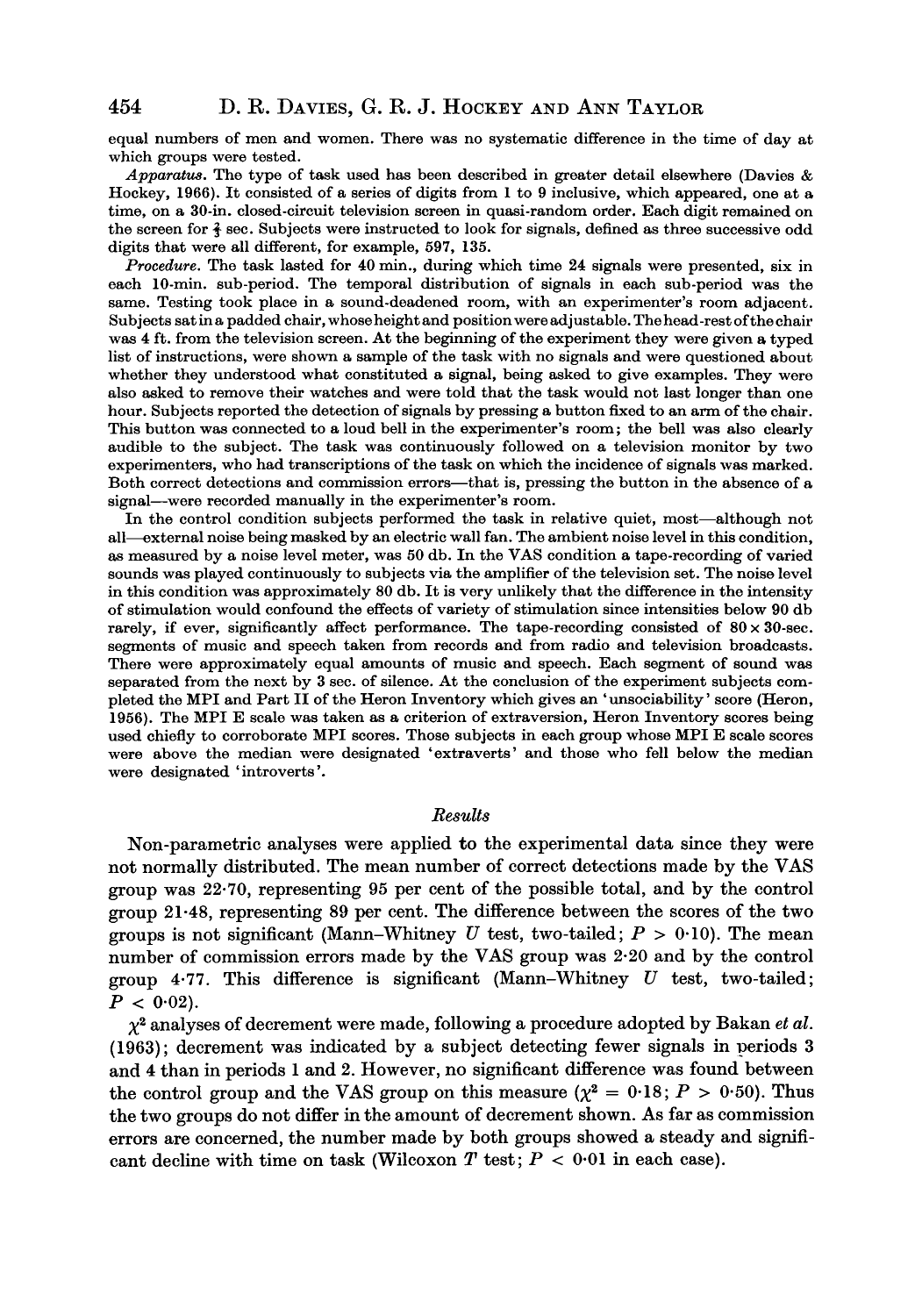In terms of the criterion for extraversion mentioned above, there were seven extraverts (mean E scale score **35.50, S.D. 5.12;** mean **N** scale score **19.00, S.D. 10.84)**  and seven introverts (mean E scale score **16-14, S.D. 3.57;** mean **N** scale score **27.28, S.D. 10.96)** in each of the two groups. Extraverts made significantly fewer commission errors in the **VAS** condition than in the control condition (Mann-Whitney *U* test, two-tailed;  $P < 0.04$ ). Introverts, however, showed no such effect. No other comparisons between conditions were significant and no direct comparisons between introverts and extraverts, either in terms of mean performance levels or in terms of the amount of decrement shown, reached an acceptable level of significance.

### EXPERIMENTS I1 **AND** I11

Extraverts apparently prefer situations which are more 'stimulating' than those preferred by introverts (Weisen, cited by Eysenck, **1966).** Zuckermann and his colleagues (cited by Cooper & Payne, **1967),** employing a ' stimulus-seeking ' questionnaire, have found that extraverts describe themselves as seeking stimulation more frequently and in greater amounts than do introverts. On the basis of this evidence and the 'stimulus hunger hypothesis' (Eysenck, **1967),** it would be expected that given the opportunity extraverts would select segments of **VAS** more frequently, while introverts would prefer periods of silence.

One might expect temperament differences in the readiness with which subjects utilize the opportunity to modify the task situation, however, irrespective of the nature of the stimulation. To control for this possibility two 'choice' situations were devised, constituting Expts. I1 and 111. In Expt. I1 subjects performed the task in quiet conditions but were able to request and obtain periods of **VAS;** in Expt. I11 they performed the task in **VAS** but were able to request and obtain periods of quiet.

#### EXPERIMENT II

#### *Method*

Subjects. In this experiment 28 university students (16 men, 12 women) acted as subjects and were paid for their services.

Apparatus *and procedure.* These were the same as in Expt. I, except that instead of the taperecording being played either continuously or not at all, 30-sec. segments of the tape-recording were supplied on demand. Subjects were instructed that their main task was the detection of signals but that, if they wished, by pressing a button they could hear a 30-sec. segment of **a** taperecording. The tape-recording was then described to them. It was stressed that the tape-recording was not part of the task, but was simply there for their use if they wanted it, and that pressing the button would give them 30 sec. of music or speech. At the conclusion of the experiment subjects were asked to complete the MPI and Part I1 of the Heron Inventory. Thirteen extraverts (mean E scale score 32.23, **S.D.** 6.18; mean N scale score 21.31, **S.D.** 9.37) and 15 introverts (mean E scale score 15.20, **S.D.** 8.13; mean N scale score 26.24, **S.D.** 7-54) were selected on the same basis as in Expt. I.

#### *Results*

Significantly more extraverts than introverts selected at least one segment of VAS  $(\chi^2 = 4.08; P < 0.05)$ . The mean number of segments requested by introverts was **2-66** and by extraverts **5-14.** However, no significant differences in the detection or commission error rates emerged, either overall or with time at work, although both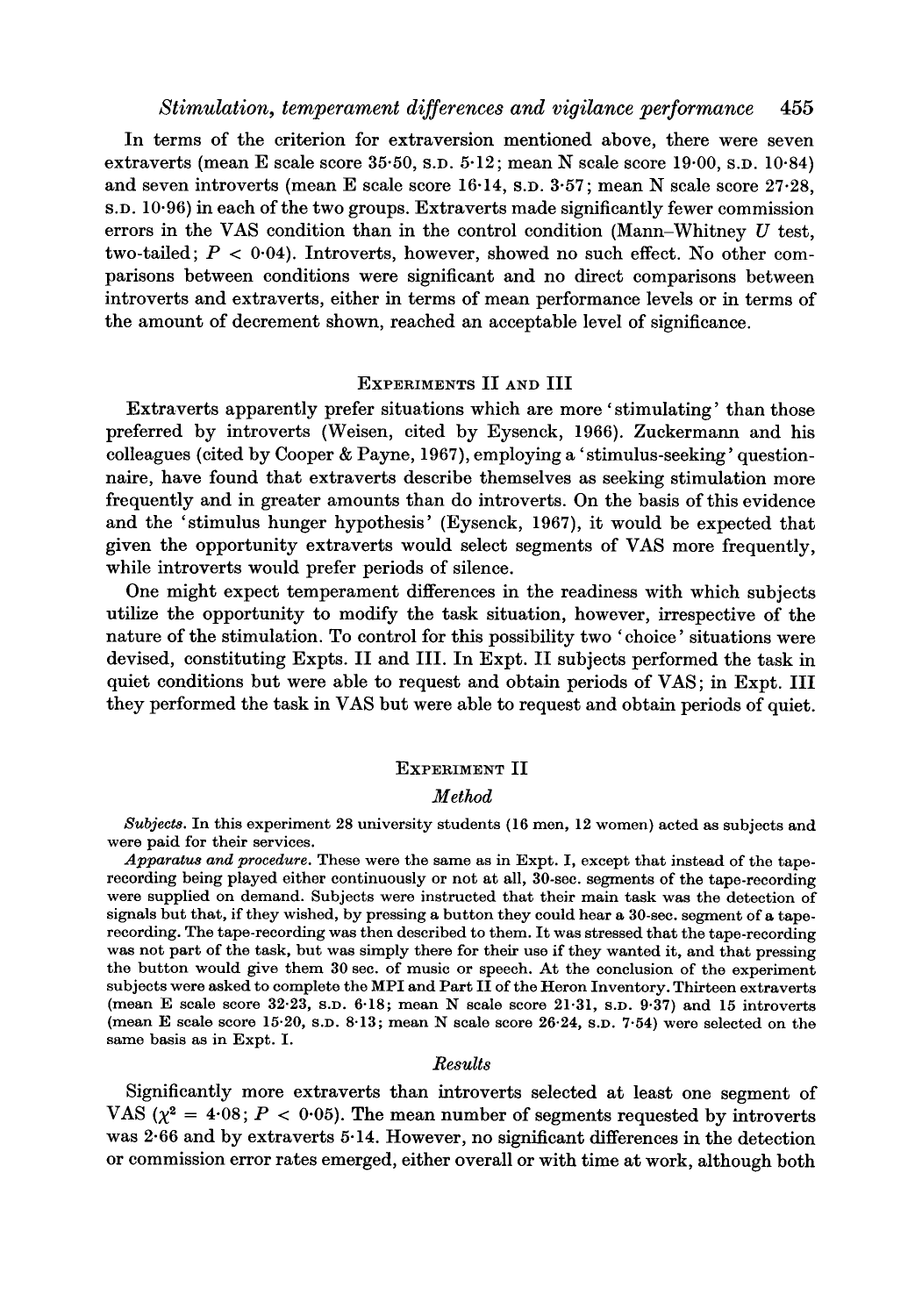temperament groups showed significant declines in the number of commission errors from the first half of the task to the second (Wilcoxon *T* test, two-tailed; *P* < *0.05*  for introverts and  $P < 0.02$  for extraverts).

### EXPERIMENT III

#### *Method*

*Subjects.* **In this experiment 22 university students (11 men, 11 women) acted as subjects and were paid for their services.** 

*Apparatus and procedure.* **These were the same as in Expt. I1 except that subjects were instructed that while they performed the task a tape-recording of varied sounds would be played**  to them and that if they wished they could obtain 30 sec. periods of silence by pressing a button.

**Subjects were classified as introverts and extraverts on the same basis as in Expts. I and 11, except that two subjects whose MPI scores fell at the median were classified** *as* **introverts because of their high unsociability scores on Part I1 of the Heron Inventory. There were thus 10 extraverts (mean E scale score 34.60, S.D. 8.45; mean N scale score 24-00, S.D. 7.11) and 12 introverts (mean E scale score 14.16, S.D. 4.55; mean N scale score 18.32, S.D. 6.12).** 

#### *Results*

Significantly more introverts requested that the tape-recording be turned off on at least one occasion; seven out of **12** introverts and one out of **10** extraverts made such a request (Fisher exact probability test;  $P = 0.048$ ). The mean numbers of such requests made by introverts was **5.67** and by extraverts **0.90. As** in Expt. 11, no significant differences in the detection or commission error rates were apparent, although once again both temperament groups showed significant declines in commission error rates from the first half of the task to the second (Wilcoxon *T* test, two-tailed;  $P < 0.05$  for introverts and  $P < 0.02$  for extraverts).

#### **DISCUSSION**

In the present experiments, the only performance measure affected by **VAS** was the commission error rate. One reason for this, as already indicated, is that the task was perhaps too easy, detection rates being uniformly high, and there was thus little room for **VAS** to exert a beneficial effect on the number of correct detections. This may also account for the absence of a vigilance decrement in the control condition of Expt. I. However, there is in any case no evidence from previous studies (McGrath, **1960;** Poock & Wiener, **1966)** that **VAS** ever abolishes the vigilance decrement. In this respect **VAS** differs from high-intensity white noise, which has been shown to prevent decrement in the detection rate, at least in extraverted subjects (Davies & Hockey, **1966).** The respective effects of **VAS** and white noise upon individual differences in vigilance performance may therefore merit further investigation.

The results of Expts. II and III provide some support for the 'stimulus hunger' hypothesis (Eysenck, **1967)** and the findings of Weisen (cited by Eysenck, **1966)** and Zuckerman (cited by Cooper & Payne, **1967).** Significantly more extraverts than introverts select **VAS** when given the opportunity to do so and significantly more introverts than extraverts select silence when presented with a background of **VAS.** The implications of the 'stimulus hunger' hypothesis for arousal theory and task performance remain to be further investigated.